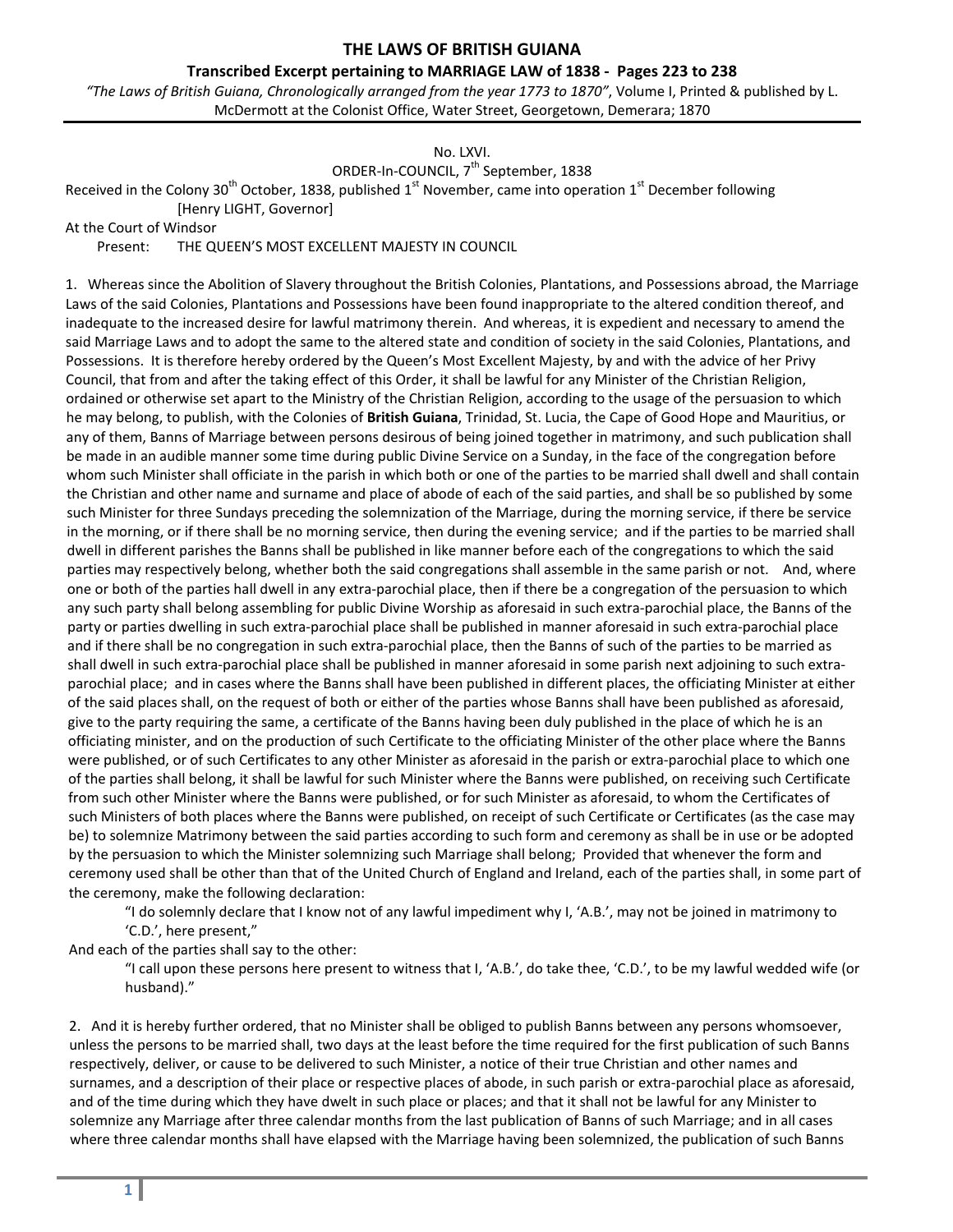### **Transcribed Excerpt pertaining to MARRIAGE LAW of 1838 ‐ Pages 223 to 238**

*"The Laws of British Guiana, Chronologically arranged from the year 1773 to 1870"*, Volume I, Printed & published by L. McDermott at the Colonist Office, Water Street, Georgetown, Demerara; 1870

shall be void; and before the said parties can be married by Banns, it shall be necessary to re‐publish Banns anew, in manner and form aforesaid, as if no Banns had ever been published between them.

3. And be it further enacted, that no such Minister as aforesaid who shall solemnize any Marriage after due publication of Banns as aforesaid between persons, both or one of whom (not being a widow or widower) shall at the time of such Marriage be under legal age, shall be answerable or responsible, or liable to any pain penalty, or proceeding, for having solemnized such Marriage without the consent of the parents or guardians, or other persons (if any) whose consent is required by law, unless such parents or guardians, or other person, or one of them shall forbid the Marriage and give notice thereof to such Minister before he has solemnized the same; and in the case such Marriage shall be forbidden as aforesaid, and such notice shall be given as aforesaid, the publication of the Banns for such Marriage shall be absolutely void.

4. And it is hereby further ordered, that where by any law in force, or which may hereafter be in force in any of the Colonies to which this Order applies, by which Licences for Marriage, without the publication of Banns, may be granted or issued in any such Colony by the Governor thereof, or any other civil authority therein, it shall be lawful for the parties intending Marriage, or either of them, to require that such licence shall authorise the solemnization of the Marriage, in respect of which such licence is applied for, in any place where, and by any Minister by whom such Marriage could have been solemnized by virtue of this Act, if Banns thereof had been published as aforesaid.

5. "And whereas it may happen that in some of the Colonies to which this Order applies, or in some parts thereof respectively, there may not be any such Minister as aforesaid, or not a sufficient number of such Ministers to afford convenient facilities for Marriages, and it is expedient to provide for such cases."

6. It is therefore further ordered, that in every such case and whenever the same shall happen in any of the said Colonies, it shall be lawful for the Governor of such Colony to appoint by writing under his hand and official seal, one or more such fit and proper person or persons as he shall from time to time deem necessary or expedient, to be called the Marriage Officer, to solemnize Marriages within such part or parts of the Colony in which such appointment shall be made, as the Governor shall from time to time direct; and it shall be lawful for the Governor at any time, and from time to time to revoke and cancel any such appointment or appointments, and to alter, vary, enlarge, or contract the district or districts in which any person so appointed shall have power or jurisdiction to celebrate Marriage, for any cause which to him shall seem meet; and every such appointment shall specify the part of district within which the persons thereby appointed shall have power and jurisdiction to celebrate Marriage: and until some law shall be made, passed, allowed, and promulgated for regulating Marriages by persons so appointed, it shall be lawful for the Governor and he is hereby required to direct, declare and promulgate the manner by which the intention of parties to marry before any such Marriage shall be made public; Provided always, that it shall not be lawful for any such Marriage Officer to solemnize Marriage between persons, one or both of whom shall be under lawful age (unless in the case of a widow or widower) after such marriage shall be forbidden, and notice thereof given to him by any person having lawful authority to forbid the same; provided always, that in every marriage before any such Marriage Officer not celebrated according to the form of the United Church of England Ireland, the parties shall, in some part of the ceremony, respectively make the declarations hereinbefore set forth, as in the case of Marriage by any such Minister as aforesaid; provided also, that every such Minister as aforesaid may nevertheless publish Banns and celebrate Marriage under and by virtue of this Order in any part or district within which any such Marriage Officer shall have power or jurisdiction to celebrate Marriage, as fully as if no such Marriage Officer had ever been appointed.

7. "And whereas it may happen that the parents or parent, guardians or guardian of one or both of the parties to be married may be *non compos mentis*, or absent from the Colony, or otherwise incapable in law or in fact of consenting, or may be induced unreasonably and improperly to withhold his, her, or their consent to a proper Marriage, or may be dead."

8. It is therefore hereby ordered, that in case any such parent or guardian whose consent is necessary to a Marriage, shall be *non compos mentis*, or absent from the colony, or otherwise incapable as aforesaid of consenting, or shall withhold his, her, or their consent to any Marriage; or in the case there shall be no person capable of consenting, it shall be lawful for any person desirous of Marriage, to who Marriage such consent is necessary, but cannot be given, or is withheld, to apply, by petition, to the chief Civil Judge, or person officiating as such for the time being, of the Colony, who is hereby empowered to proceed upon such petition in a summary way, and in case the marriage proposed shall, upon examination, appear to him to be proper, the said chief Civil Judge, or person officiating as such, shall judicially declare by his order, in writing, that such Marriage is proper and may be solemnized forthwith; and every Marriage duly solemnized in pursuance, or under the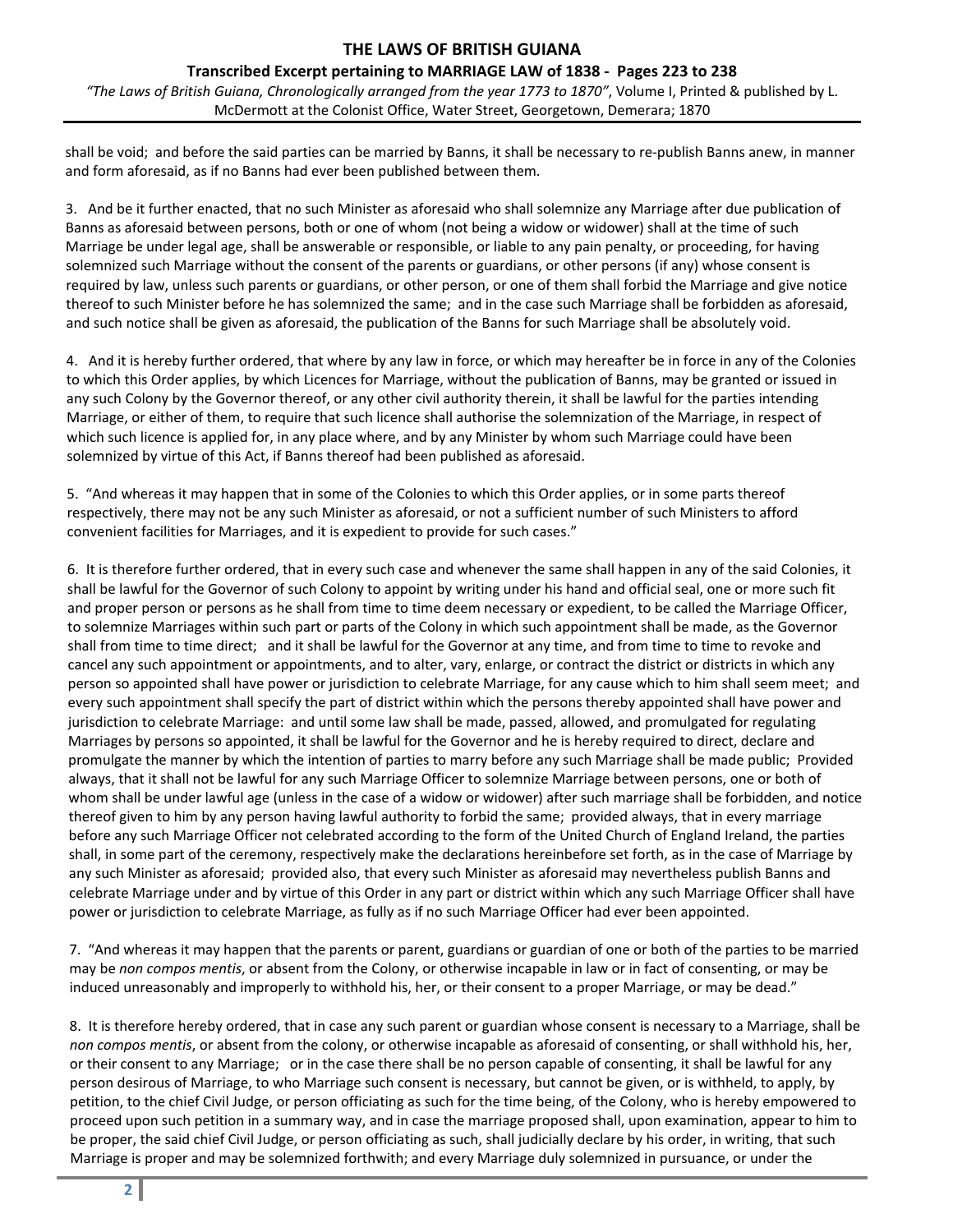## **Transcribed Excerpt pertaining to MARRIAGE LAW of 1838 ‐ Pages 223 to 238**

*"The Laws of British Guiana, Chronologically arranged from the year 1773 to 1870"*, Volume I, Printed & published by L. McDermott at the Colonist Office, Water Street, Georgetown, Demerara; 1870

authority or direction of such order, shall be as good, valid, and effectual, to all intents and purposes whatsoever, as if such consent as aforesaid had been duly given thereto.

9. And it is hereby further ordered, that after the solemnization of any Marriage under or by virtue of this Act, it shall not be necessary, in support of such Marriage, or in any action, suit, or proceeding where the same may come into question, to give any proof of the actual dwelling of the parties married, or of either of them, before the Marriage, or that the Banns were published, or that the Marriage was solemnized in the place, and by a person, where and by whom the same ought to have been published and solemnized respectively, nor shall any evidence be received to prove the contrary.

10. And it is hereby further ordered, that in no case whatsoever shall any suit or proceeding be had in any court or before any jurisdiction whatsoever, to compel the celebration of any Marriage, by reason of any promise or marriage contract entered into, or by reason of seduction, or of any cause whatsoever which shall arise after the taking effect of this Order, any law or usage to the contrary notwithstanding; Provided always, that nothing herein contained shall prevent any person aggrieved from suing for or recovering damages in any court, or by an proceeding wherein and whereby damages may be lawfully recovered for breach of promise of marriage, or for seduction, or other cause as aforesaid.

11. And in order to preserve evidence of Marriages, and to make the proof thereof certain and easy, and for the direction of such Ministers and Marriage Officers as aforesaid in the registration thereof, it is hereby further ordered, that from and after the passing and taking effect of this Order, all Marriages (except Marriages by special licence to marry at any time and place where such special licences can be lawfully granted), shall be solemnized with open doors, between the hours of (Eight) in the forenoon and (Four) in the afternoon, in the presence of two or more credible witnesses, besides the Minister or Marriage Officer who shall solemnize the same; and that immediately after the solemnization of every Marriage, an entry thereof shall be made in a Marriage register Book, to be kept for that purpose, by some such Minister or Marriage Officer as aforesaid, or in some safe custody for the place in which Marriage be solemnized; and in every such entry in every such register, it shall be expressed that the Marriage was had by banns or licence; and if both or either of the parties married by licence be under age and not a widow or widower, that it was had with the consent of the parents or guardians, or other person or persons having lawful authority to withhold consent to the Marriage, or after such order of the chief Civil Judge, or other person officiating as such as aforesaid, and shall be signed by the Minister or Marriage Officer, as the case may be, with his proper addition and by the parties married and shall be attested by such two witnesses; and every such entry shall be in the form or to the effect of the following specimen:

#### ORIGINAL REGISTER.

|     |                  | 1888. MARRIAGES Solemnized in Georgetown, at the Parish of |                     | in the County of       |                           |                                          |                                |                                                 |
|-----|------------------|------------------------------------------------------------|---------------------|------------------------|---------------------------|------------------------------------------|--------------------------------|-------------------------------------------------|
| No. | When<br>Married. | Namos<br>and<br>Surnamos.                                  | Ages.               | Condition.             | Rank<br>or<br>Profession. | Residence<br>at the time of<br>Marriage. | After Banns<br>or.<br>Licence. | Consent, by whom<br>given, or<br>Judge's Order. |
|     | 1838.            | 1st August, John Williams.<br>Lucy Chambers.               | Full Age.<br>Minor. | Bachelor.<br>Spinster. | Carpenter.                |                                          | After Banns.                   | Henry Chambers,<br>the Father.                  |
|     |                  |                                                            |                     |                        |                           |                                          |                                |                                                 |

Married in the Weeleyan Chapel at Georgstown aforceaid, after Banns, by me,

#### A. B., Wesleyan Minister.

This Marriage was solenmised between us 
$$
\begin{cases} John Williams \\ Lucy Chambers \end{cases}
$$
 in the preence of us 
$$
\begin{cases} C.D. \\ B.P. \end{cases}
$$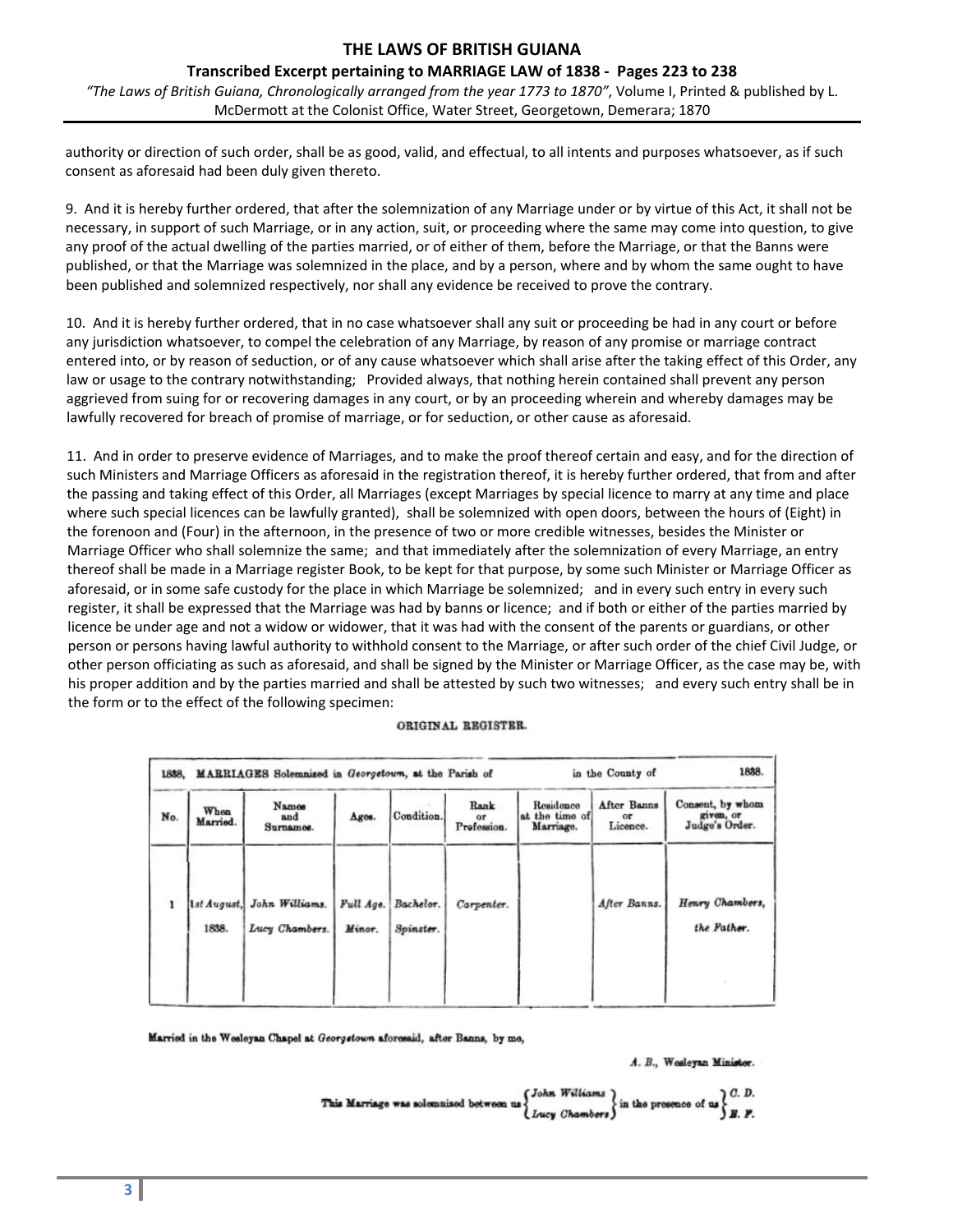### **THE LAWS OF BRITISH GUIANA Transcribed Excerpt pertaining to MARRIAGE LAW of 1838 ‐ Pages 223 to 238**

*"The Laws of British Guiana, Chronologically arranged from the year 1773 to 1870"*, Volume I, Printed & published by L. McDermott at the Colonist Office, Water Street, Georgetown, Demerara; 1870

12. And of every such Entry, at the same time, before the parties depart, shall then and there be made on a separate piece of paper, parchment, or vellum, a Duplicate Original Register, in which the same matter shall be entered, and signed and attested by the same parties in manner or to the effect of the following specimen:

|     | 1888.<br>MARRIAGES Solemnized in Georgetown, at the Parish of |                                              |                           |                        |                           |                                          | in the Courty of                     |                                                 |  |
|-----|---------------------------------------------------------------|----------------------------------------------|---------------------------|------------------------|---------------------------|------------------------------------------|--------------------------------------|-------------------------------------------------|--|
| No. | When<br>Married.                                              | Names<br>and<br>Surnames.                    | Ages.                     | Condition.             | Rank<br>or<br>Profession. | Residence<br>at the time of<br>Marraige. | After Banns<br><b>OF</b><br>Licence. | Consent, by whom<br>given, or<br>Judge's Order. |  |
|     | 1838.                                                         | 1st August, John Williams.<br>Lucy Chambers. | Full Age.<br>Minor.<br>÷, | Bachelor.<br>Spinster. | Carpenter.                |                                          | After Banns.                         | Henry Chambers,<br>the Pather.                  |  |

### DUPLICATE ORIGINAL REGISTER.

Married in the Wesleyan Chapel, at Georgetown, aforceaid, after Banns, by me,

A. B., Wesleyan Minister..

This Marriage was solomnized between us 
$$
\left\{\n \begin{array}{l}\n John
$$
 Williams\n \end{array}\n \right\}\n \text{in the presence of us} C.D.\n \quad B. F.

# Beamined with the Original Register, by me, and found to be correct.-A.B.

Which said Duplicate Original Register shall be left in the hands of the Minister or Marriage Officer by whom the Marriage was solemnized; and every such Duplicate Original Register shall, within one calendar month from the date thereof, be transmitted to the Colonial Secretary of the Colony, if there be one, and all such Duplicated shall be filed and safely preserved by him in his office; and every such Original Register, and also every Copy thereof, certificated under the handoff the Minister or Marriage Officer who for the time being shall have the lawful custody of the Original, to be a true Copy, and every such Duplicate Original Register, and also every Copy thereof, certified under the hand of such Colonial Secretary to be a true Copy, shall respectively be good evidence of the facts therein recorded in pursuance of this Order, in and before all Courts and proceedings whatsoever, in which it shall be necessary to give evidence of the Marriage to which the same shall relate.

13. And it is hereby further Ordered, that it shall be lawful for all persons at all reasonable times in the day (except Sundays) to search the Original Register Book, and also the file of Duplicate Original Registers, in the presence of the person for the time being having the care of the same respectively, or his deputy, and to have a true Copy or true Copies of any entries or entry therein, or filed as aforesaid, certified under the hand of the Minister, Marriage Officer, or Officer for the time being respectively having the custody of the Original or Duplicate Original Register as aforesaid (as the case may be), which true Copies or Copy such Minister, Marriage Officer, or Colonial Secretary, is hereby required to make, examine, and certify under his hand to be a true Copy, in the form of the Duplicate Original Register, except that the same shall be headed "Certified Copy" (or Copies) of Original (or Duplicate Original) "Marriage Register" (as the case may be) and shall be dated on the day, month, and year, when the same shall be delivered.

14. And it is hereby further Ordered, that in Order to meet the expense, and as a remuneration for the trouble occasioned by the performance of any duty under this Order, the following fees shall be demandable and payable before the performance of the duty to which the same respectively relates, that is to say ‐‐‐‐‐

For solemnizing and registering a Marriage and transmitting the Duplicate Original to the Colonial Secretary and transmitting the Four Shillings

For every general search not directed to any particular entry .... Four Shillings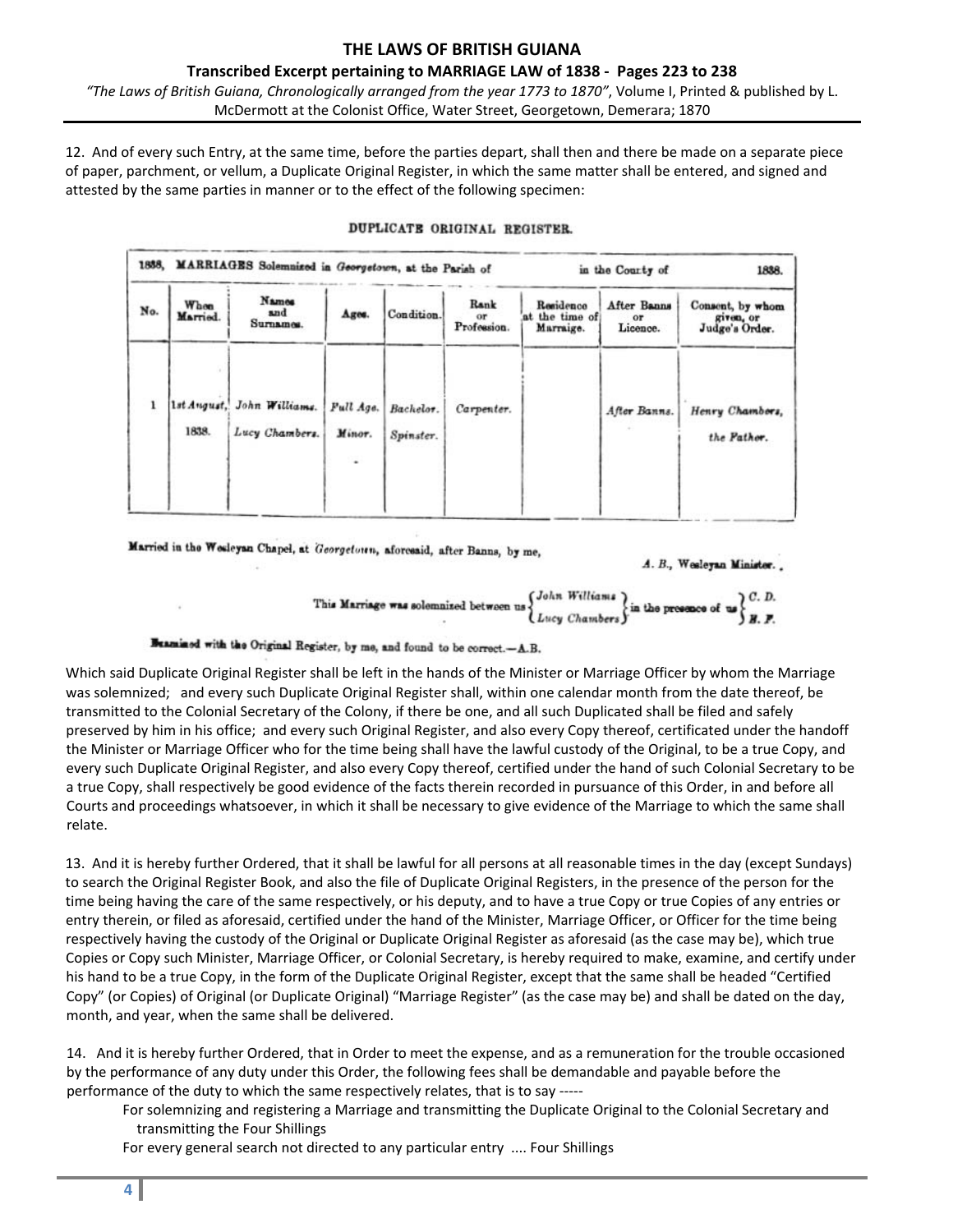**Transcribed Excerpt pertaining to MARRIAGE LAW of 1838 ‐ Pages 223 to 238**

*"The Laws of British Guiana, Chronologically arranged from the year 1773 to 1870"*, Volume I, Printed & published by L. McDermott at the Colonist Office, Water Street, Georgetown, Demerara; 1870

For every search for a particular entry *Box 1* and **EV** and **EV** and **EV** and **EV** and **EV** and **EV** and **EV** and **EV** and **EV** and **EV** and **EV** and **EV** and **EV** and **EV** and **EV** and **EV** and **EV** and **EV** and **EV** a For every search for two or more particular entries, and not exceeding four entries ‐‐‐‐ One Shilling each For every search for any number of particular entries not exceeding four ‐‐‐‐ Four Shillings For every such certificate Copy as aforesaid ‐‐‐‐ Two Shillings

Provided always, that nothing herein contained shall prevent any Clergyman of the Established Church of England and Ireland from receiving, for any duty performed by him under this Order, such fees or payments as have heretofore been customarily paid to such Clergyman, according to the rules of the said Church, for the performance of such duties respectively: Provided always, that nothing in this Order contained shall authorize or require any nothing in this Order contained shall authorize or require any Clergyman of the Established Church aforesaid, to solemnize marriage in any other manner than is prescribed by the Rubrick; Provided also, that it shall be lawful for the Governor to authorize such Marriage Officers as aforesaid, to receive such further or other remuneration as he shall from time to time think the nature of their duties shall reasonably require.

15. And, it is hereby further ordered that if any person shall unlawfully, wilfully, and maliciously erase, obliterate, or destroy, or cause or procure to be erased, obliterated, or destroyed, any such Original Register and Duplicate Original Register as aforesaid, such person shall be deemed guilty of a misdemeanour, and on being duly convicted thereof, shall be liable to be imprisoned in the Common Gaol in the jurisdiction in which he shall be tried and convicted thereof, for any term not less than three nor exceeding twelve calendar months; and if any person shall unlawfully and wilfully forge or alter, or falsely make or cause or procure, or permit to be forged or altered, or falsely made, any such Original Register, or Duplicate Original Register, or any certified copy thereof respectively, or shall knowingly, and wilfully deliver, offer, utter, or put off any such forged, false or altered copy, he shall be liable for such his offence, on conviction thereof, to be imprisoned in such Gaol as aforesaid, for any term not exceeding eighteen months, nor less than six months.

16. And it is hereby further Ordered, that it shall and may be lawful for the respective local Legislatures of the said Colonies of British Guiana, Trinidad, St. Lucia, the Cape of Good Hope, and Mauritius, by any Ordinance to be by them for that purpose made to provide for the better adaptation of this present Order to the local circumstances of such Colonies respectively; Provided that such Ordinance be not in contradiction or repugnant to any of the provisions of this Order, and that all such Ordinances be made, confirmed, or disallowed, as the case may be, in the manner and according to the rules provided by law in reference to any other Ordinances of the said respective local Legislatures.

17. And whereas since the Abolition of Slavery in the British Colonies, Plantations, and Possessions abroad, doubts have arisen and exist as to the validity of certain marriages contracted and solemnized previous to the Abolition of Slavery in the said Colonies, Plantations, and Possessions, between slaves, and between parties one of whom was a slave, and also in some cases between free persons of colour, and, since the Abolition of Slavery, between apprentices and other persons of free condition, by Ministers of the Christian Religion other than Clergymen of the United Church of England and Ireland; and it is expedient and necessary that all such doubts should be removed, and such Marriages and reputed Marriages should be ascertained and confirmed, and that all persons who may have solemnized any such Marriages or reputed marriages, or who have in any manner assisted thereat, should be indemnified from and against all pains, penalties, forfeitures, and proceedings to which such persons or any of them may be liable therefore. It is therefore further Ordered, that all Marriages which at any time before the taking effect of this Order shall have been solemnized in any of the Colonies to which this Order applies, by or before any such Minister of the Christian Religion as aforesaid, shall be, and the same are hereby declared to be and to have been from the time of the solemnization thereof, good, valid, and effectual to all intents and purposes whatsoever, any law or usage to the contrary thereof in anywise notwithstanding; and all pains, penalties, forfeitures, and proceedings of whatsoever kind or description which any such Christian Minister may have incurred or become liable to before the taking effect of this Order, by reason of his having solemnized or assisted at any Marriage whatsoever, or in anywise in relation thereto, is and are hereby remitted, released, repealed, and made void.

18. And whereas in the Colonies in which Marriages have been celebrated as aforesaid, Registers thereof have been duly made and kept by such Ministers as aforesaid who officiated thereat, it is therefore further ordered, that all such registers and all copies thereof respectively certified under the hand of the person for the time being having the lawful care of the same to be true copies, shall be and are hereby declared to be good evidence of such Marriages as aforesaid respectively, as fully as if such Registers had been made and kept, and such certified copies had been made respectively by person appointed by law to make and keep the same, and shall be received in evidence in all Courts, and before all Judges and Magistrates.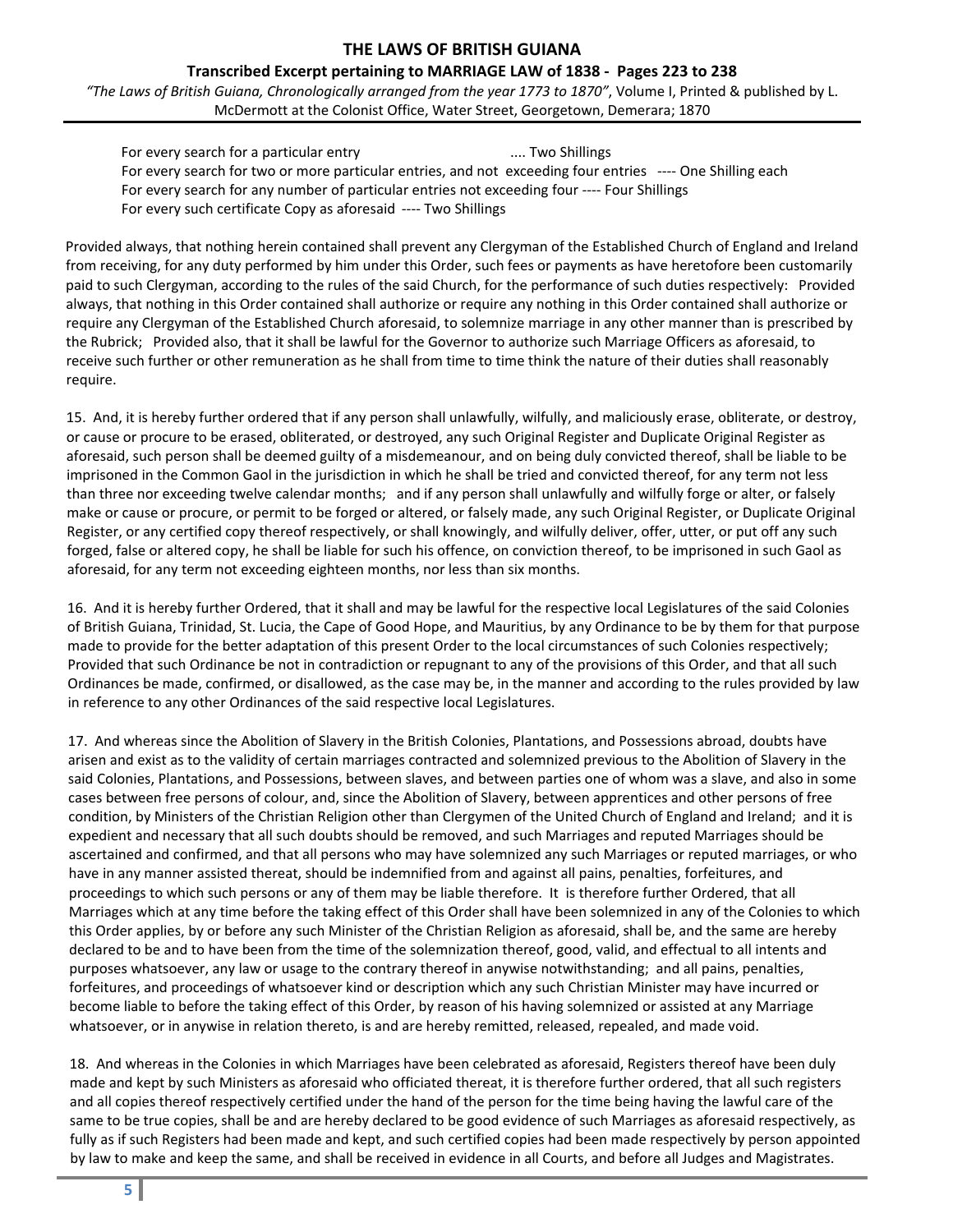## **Transcribed Excerpt pertaining to MARRIAGE LAW of 1838 ‐ Pages 223 to 238**

*"The Laws of British Guiana, Chronologically arranged from the year 1773 to 1870"*, Volume I, Printed & published by L. McDermott at the Colonist Office, Water Street, Georgetown, Demerara; 1870

19. And it is hereby further ordered, that the better to preserve evidence of Marriages so registered, and to facilitate the proof thereof, every person in whose custody any Register lawfully is or shall be at the time, shall, within six months after promulgation of this Order, to which the same extends, respectively make or cause to be made, a fair and correct copy of every such Register, and of every entry therein contained. And it shall be lawful for any such Christian Minister as aforesaid, to examine, verify and correct (if anywhere found incorrect) by the original, any such copy of a Register kept by the persuasion to which he belongs, and to take the same before any Magistrate, and make and sign the following Declaration, which any Magistrate to whom the same shall be tendered, is hereby authorized and required to receive, and to certify in manner following, that is to say:

I, A.B., *[describe the persuasion to which he belongs]*, do hereby solemnly, sincerely, and truly declare, that I have carefully examined this copy, beginning the \_\_\_\_\_\_\_\_\_\_\_\_ day of *[month and year],* and ending on the \_\_\_\_\_ day of the *[month and year],* and containing \_\_\_\_ pages and \_\_\_\_ entries of Marriage, with the original Register, and I believe the same to be throughout a true and faithful copy of the original Register of which it purports to be a copy.

[Signed] A.B.

The said A.B. appeared this \_\_\_\_ day of \_\_\_, before me, C.D., one of Her Majesty's Justices of the Peace, in and for and made and signed the above Declaration in my presence.

[Signed] C.D.

Which Declaration and Magistrate's Certificate thereof, shall be entered and signed at the end of the copy to which it related, and the copy shall be then securely sealed up and forthwith sent to the Colonial Secretary as aforesaid, to be by him kept with the Registers of Marriages in his office, where the same may be searched and every copy of any entry therein certified under his hand to be a true copy, shall be of the same force and effect as any certified copy whatsoever made by him, is or can be, and which certified copies he is hereby required to make, and may receive payment for as in other cases.

20. And if any such Minister as aforesaid shall wilfully make and sign any such Declaration, knowing the same to be false, he shall be liable to the pains and penalties to which persons guilty of wilful and corrupt perjury are liable.

21. And whereas, in consequence of imperfect instruction in the Christian Religion, and from other causes, many Marriages, *de facto*, have taken place between persons, one or both of whom were in the condition of slavery, but which Marriages, *de facto*, have never been sanctioned by a public ceremony, or formerly registered; and in many such cases the parties have had offspring of such last-mentioned Marriages; and it is expedient that provision should be forthwith made for enabling such persons to confer upon their children the benefit of children born in lawful wedlock; It is therefore further ordered, that is shall be lawful for all persons having contracted Marriage as last aforesaid at any time with one year after the coming into operation of this Order, duly to solemnize the Marriage ceremony before any Clergyman of the Established Church, or in any other manner authorized by this Order; and every person so recognizing a previous Marriage, *de facto*, shall at the same time make and sign the following declaration, which shall also be attested by the witnesses present, and signed by the Minister or Marriage Officer before whom the ceremony is performed.

We, A.B. and C.D., do hereby severally, solemnly, sincerely, and truly declare, that on the day of the year \_\_\_\_, or thereabout, at \_\_\_\_\_\_\_, We, the said A.B. and C.D., intermarried with each other, and that we have had issue of the said Marriage, \_\_\_\_\_ Children, and no more, namely: *[Here state the names and ages of the children and if any be dead, state the fact.]* [Signed] A.B. C.D. X.Y.

And such Marriage ceremony shall have relation back to the time of the Marriage, *de facto*, and all such children shall be deemed and taken to have been born in holy wedlock, and shall posses and enjoy all the rights, privileges, and advantages of persons born in lawful wedlock; and to preserve evidence thereof a Duplicate Original Declaration shall then and there, before the parties depart, be made, signed, and attested in the same manner, and the Original Declaration shall be appended to and kept with the Original Register; and the Duplicate Original Declaration shall be appended to, sent, and kept with the Duplicate Original Register, and shall, for all purposed of evidence, be deemed part thereof respectively; Provided always, and it is hereby declared, that such last mentioned ceremony and declaration may be performed and made without the previous publication of banns or a licence.